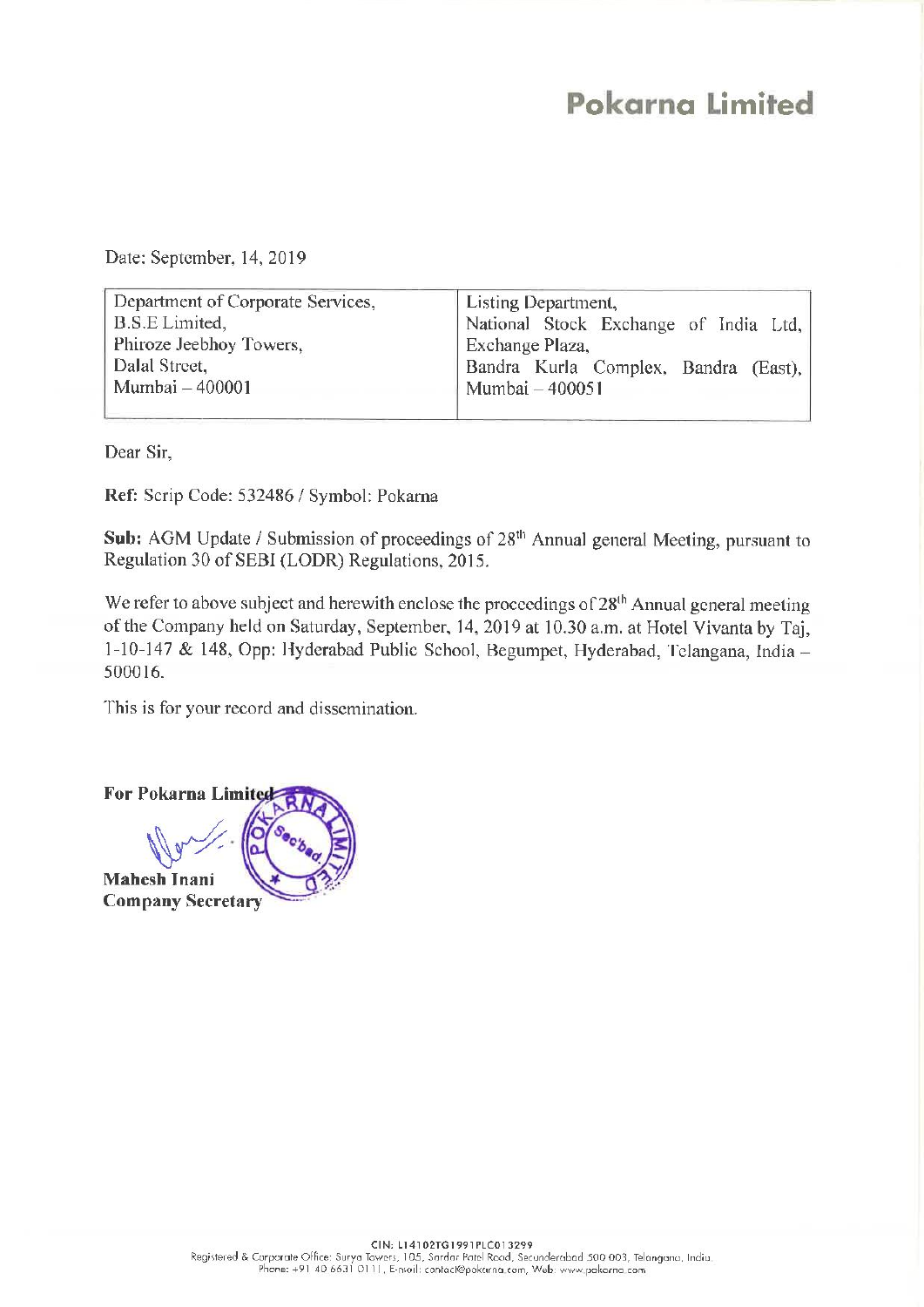# PROCEEDINGS OF THE TWENTY EIGHTH ANNUAL GENERAL MEETING OF POKARNA LIMITED HELD ON SATURDAY, SEPTEMBER, 14, 2019 AT 10.30 A.M. AT HOTEL VIVANTA BY TAJ, 1-10-147 & 148, OPP: HYDERABAD PUBLIC SCHOOL, <u>BEGUMPET, HYDERABAD, TELANGANA, INDIA – 500016</u>

#### Directors present:

- 1. Mr. Gautam Chand Jain, Chairman & Managing Director
- 2. Mr. Mahender Chand, Independent Director
- Mr. Thati Venkataswamy Chowdary, Independent Director
- Mr. Meka Yugandhar, Independent Director
- 5. Mr. Vinayak Rao Juvvadi, Independent Director

## In attendance

- 6. Mr. M. Viswanatha Reddy, Chief Financial Officer
- 7. Mr. Mahesh Inani, Company Secretary

Totally <sup>1</sup> l9 shareholders are present in person.

Mr. Mahesh Inani welcomed the Shareholders of the Company, thereafter ascertained the quorum and called the meeting to the order.

Further Company Secretary introduced the Board of Directors to shareholders.

Further on the request of Company Secretary, the Chairman, Mr. Gautam Chand Jain addressed the gathering.

Thereafter Members were invited to raise the queries, if any, on the annual accounts or operations of the company.

Certain queries have been raised by the Members, for which Mr. Gautam Chand Jain had given replies to their satisfaction.

Thereafter Company Secretary explained the shareholders about the "lnstapoll" (electronic polling) and requested the Chairman to read out the resolutions and order for commencement of the poll.

Upon his request, Chairman read out the following resolutions, except the third & fifth item, which was read out by Mr. Meka Yugandhar.

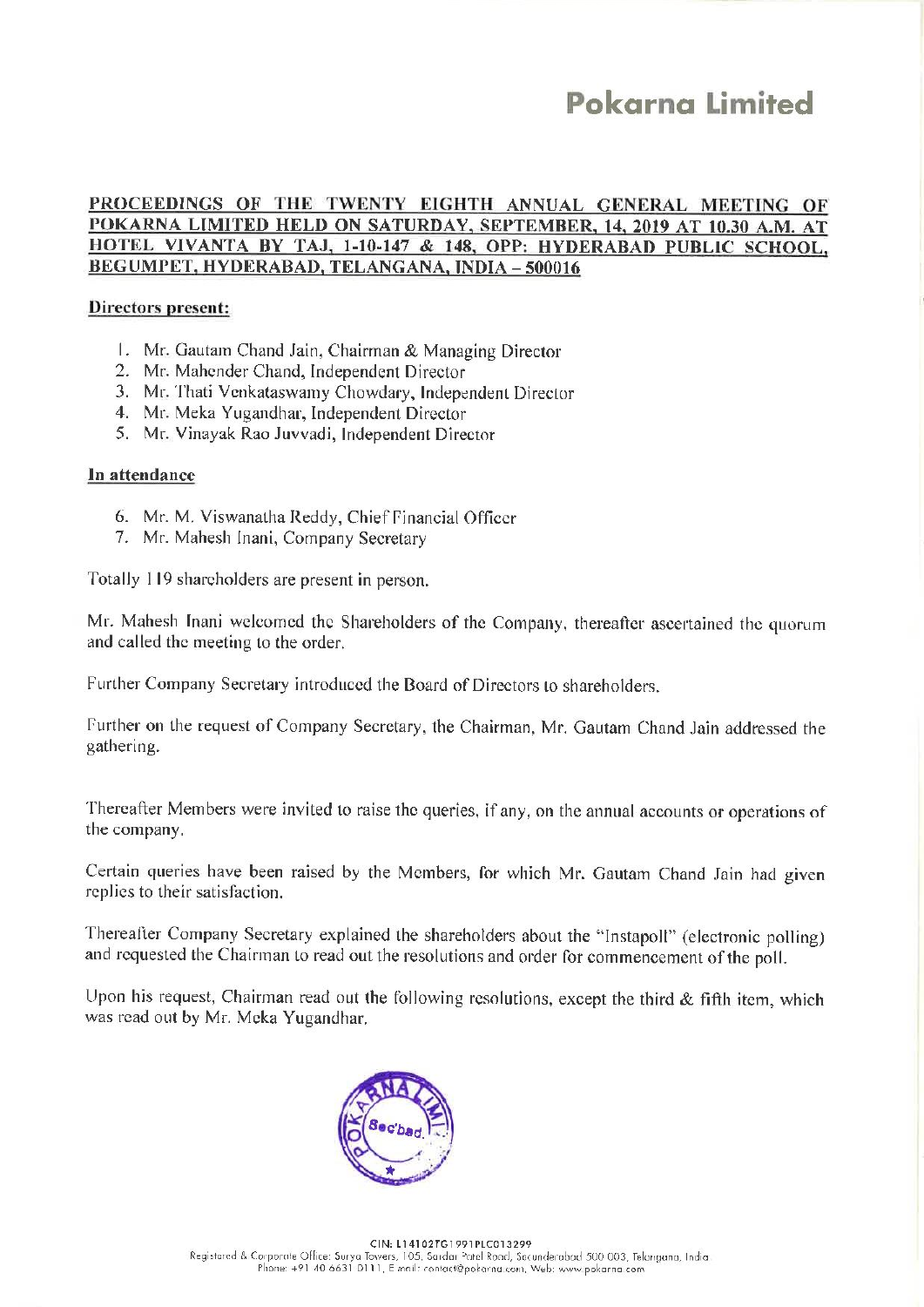# Item.N0.1:

To receive, consider and adopt:

- a) the Audited Standalone Financial Statements of the Company consisting of the Balance Sheet as at 3lst March, 2019, the Statement of Profit and Loss, Cash Flow Statement and Statement of Changes in Equity for the year ended on that date and the Explanatory Notes annexed to, and forming part of, any of the said documents together with the reports of the Board of Directors and the Auditors report thereon; and
- b) the Audited Consolidated Financial Statements of the Company consisting of the Balance Sheet as at 31st March, 2019, the Statement of Profit and Loss, Cash Flow Statement and Statement of Changes in Equity for the year ended on that date and the Explanatory Notes annexed to, and forming part of, any of the said documents together with the Auditors' Report thereon.

# Item.N0.2:

To declare Dividend on Equity Shares for the financial year 2018-19.

## Item.N0.3

To appoint <sup>a</sup> Director in place of Mrs. Apurva Jain Jain (DIN: 06933924), who retires by rotation and being eligible, offers herself for re-appointment

## Item.No.4

To authorise the Board of Directors of the Company, to fix the remuneration of M/s. K.C Bhattacharjee & Paul, Chartered Accountants, (lCAl Firm Registration Number 303026E), the Statutory Auditors of the Company for the remainder of their tenure as such Auditors.

# Item.N0.5

Re-appointment of Mrs. Apurva Jain as Executive Director

## Item.No.6

Ratification of Cost Auditor's Remuneration